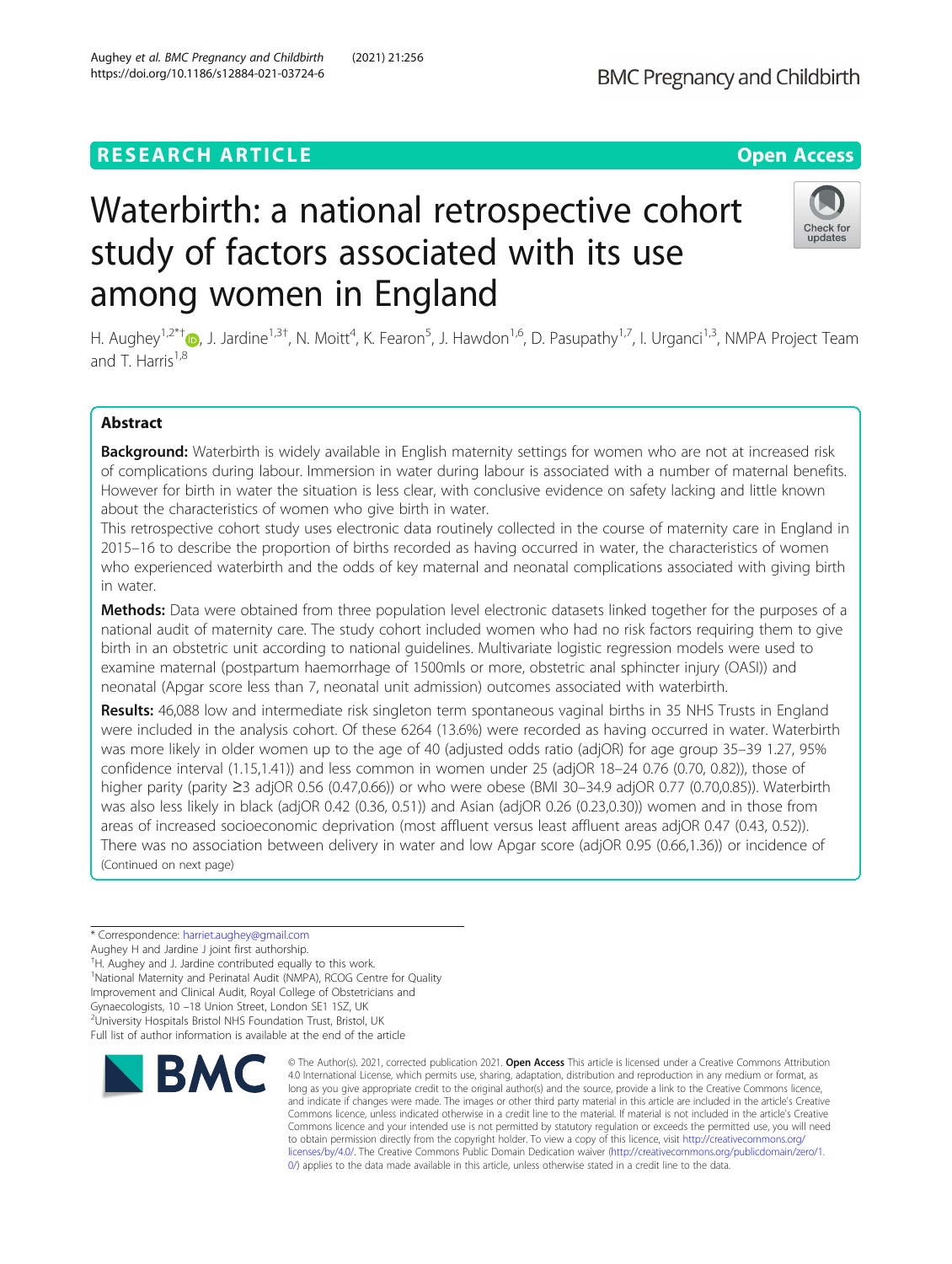# (Continued from previous page)

OASI (adjOR 1.00 (0.86,1.16)). There was an association between waterbirth and reduced incidence of postpartum haemorrhage (adjOR 0.68 (0.51,0.90)) and neonatal unit admission (adjOR 0.65 (0.53,0.78)).

**Conclusions:** In this large observational cohort study, there was no association between waterbirth and specific adverse outcomes for either the mother or the baby. There was evidence that white women from higher socioeconomic backgrounds were more likely to be recorded as giving birth in water. Maternity services should focus on ensuring equitable access to waterbirth.

Keywords: Waterbirth, Childbirth, Labour care

# Background

The advantages of immersion in water during the first stage of labour are well described in the literature. These include a decreased requirement for analgesia in labour, decreased obstetric interventions in labour and an increased sense of maternal satisfaction with and control over labour  $[1-6]$  $[1-6]$  $[1-6]$ . However, immersion in water during labour must be differentiated from 'waterbirth', defined as the birth of the baby under water  $[1, 7]$  $[1, 7]$  $[1, 7]$  $[1, 7]$  $[1, 7]$ . There exists a growing body of observational data which generally supports the safety of birth in water for both the mother and the baby,  $[1, 3, 8-13]$  $[1, 3, 8-13]$  $[1, 3, 8-13]$  $[1, 3, 8-13]$  $[1, 3, 8-13]$  $[1, 3, 8-13]$  $[1, 3, 8-13]$  $[1, 3, 8-13]$  including a number of recent meta-analyses which do not show evidence of harm to the neonate associated with birth in water for low-risk women [[11](#page-7-0)–[13](#page-7-0)]. Nonetheless, the most recently revised Cochrane review (updated in 2018) concludes that, for immersion during the second stage of labour there is no evidence of harm but that the evidence is limited [[7\]](#page-7-0).

The lack of conclusive evidence regarding waterbirth is reflected in UK guidance provided by the National Institute of Health and Care Excellence (NICE), which states that women should be advised that 'there is insufficient high-quality evidence to either support or discourage giving birth in water' [\[14](#page-7-0)]. Concerns have been raised that there may be associated increased risks: for the baby, respiratory difficulties and umbilical cord avulsion; and for the mother, perineal tearing [\[9](#page-7-0), [10](#page-7-0), [15](#page-7-0)–[19](#page-7-0)]. Randomised trials in labour present challenges related to willingness to be randomised, [[20\]](#page-7-0) the nature of the intervention and the size of trial required [[1,](#page-7-0) [7\]](#page-7-0). Therefore, large observational studies remain of use in adding to the body of evidence surrounding waterbirth [\[7](#page-7-0), [21](#page-7-0)].

Many women giving birth in England are offered the choice of labouring in and/or giving birth in water. The practice is widely available throughout English maternity settings, with guidance from professional bodies supporting its use [\[14](#page-7-0), [22\]](#page-7-0) and birthing pools available in the majority of settings [[23](#page-7-0)]. CQC survey data suggests that 11% of women who delivered vaginally did so in water and that this proportion has increased steadily since 2007 [[24\]](#page-7-0). Beyond this, little is known about the incidence of waterbirth in England, nor about the characteristics of women who give birth in water [\[2](#page-7-0)].

The aims of this study were to describe the proportion of births in England during the financial year 2015/16 that were recorded as having occurred in water; the characteristics of women recorded as giving birth in water; and associated defined maternal and neonatal outcomes.

# **Methods**

This was a retrospective cohort study using data routinely collected for maternity care in the English National Health Service between 1st April 2015 and 31st March 2016.

The data for this study were obtained from three population-level electronic datasets, linked together for the purposes of a national audit of maternity care. Data were obtained from maternity data extracts from hospital trust Maternity Information Systems (MISs) in England, as described elsewhere [\[25](#page-7-0)]. Data obtained from MISs includes information relevant to the birth episode and the outcomes thereof. Hospital data were obtained from Hospital Episode Statistics (HES), an administrative dataset that is primarily used for provider payment. HES contains diagnostic and procedure codes allowing for longitudinal follow up of the women included in the cohort. Linkage between MISs and HES was performed by a trusted third party (NHS Digital) using a deterministic algorithm based on the mother and baby's dates of birth, NHS numbers and maternal postcode. This process achieved 92% case ascertainment when compared with total registrable births reported by the Office for National Statistics (ONS) for the same time period [\[25](#page-7-0)]. Neonatal admission data were obtained from the National Neonatal Research Dataset and linked as described elsewhere [[26\]](#page-7-0).

Information was available about maternal characteristics: age, ethnicity, body mass index at first pregnancy appointment, parity, previous caesarean section, and current and previously recorded diagnostic codes. Socioeconomic status was derived from the government index of multiple deprivation and based on the woman's local area of approximately 1500 residents, derived from the postcode in her maternity record [\[27](#page-7-0)]. Neonatal characteristics included gestation, mode of delivery,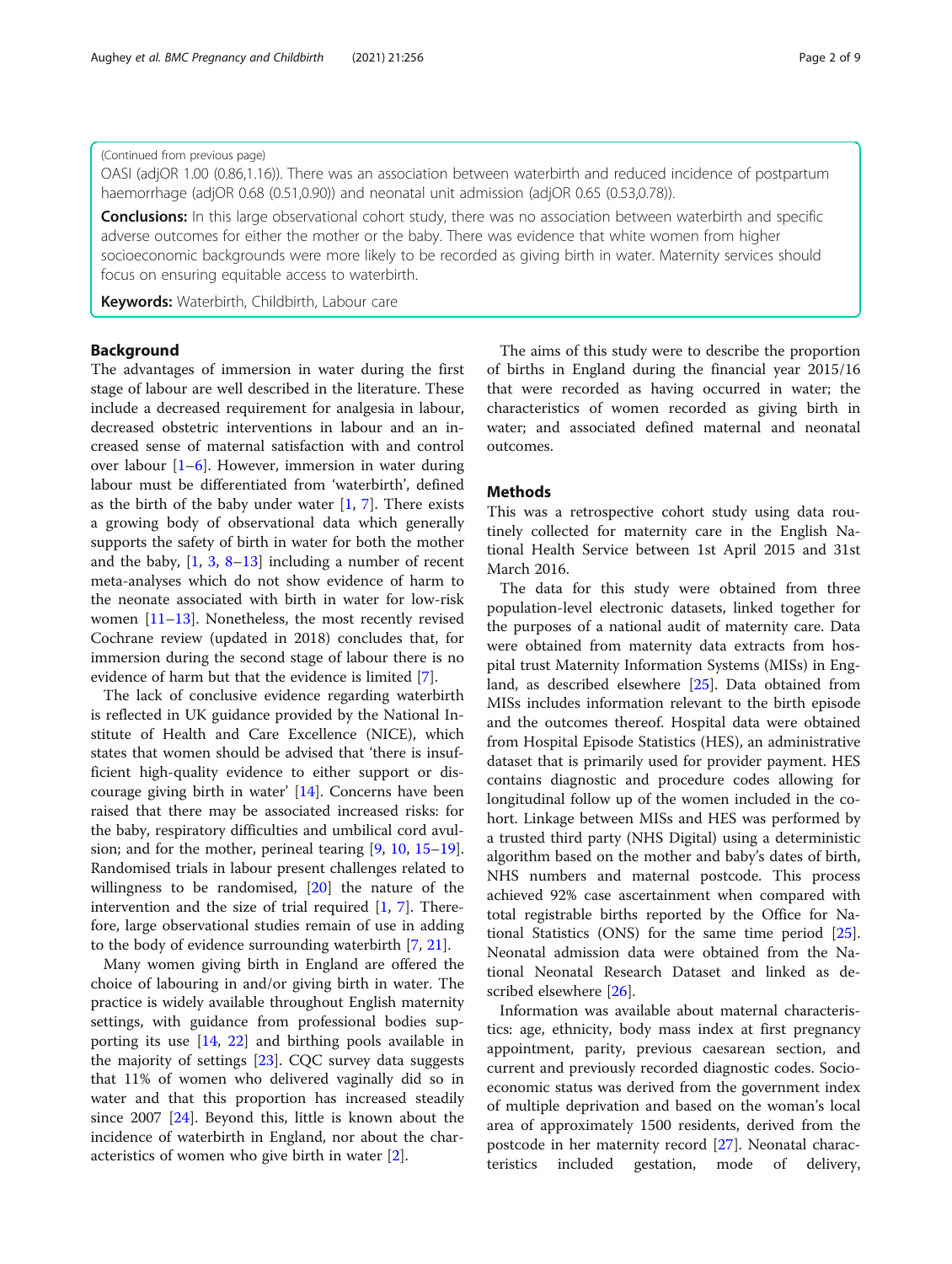birthweight, and the baby's condition at birth. The exposure of interest, waterbirth, was coded in the MIS field 'waterdelivery' as yes, no or missing. The data specification indicated that the field corresponded to whether the birth occurred in water [[28](#page-7-0)]. A full list of the variables used and the original datasets they were derived from is available in Supplementary Table [1.](#page-6-0)

For maternal and neonatal outcomes, information was available about complications including obstetric anal sphincter injury (OASI), postpartum haemorrhage (PPH), Apgar scores and whether the baby required admission to neonatal care [\[25,](#page-7-0) [26\]](#page-7-0).

35 trusts in England (of 134 providing maternity care) [[23\]](#page-7-0) had sufficiently high completeness of information about waterbirth in their maternity information system records to be included in the study (details of data sources and criteria used are available in supplementary information Table [1](#page-6-0)). The cohort included women giving birth to live-born singleton babies in these 35 trusts during the financial year 2015–16 who had sufficiently complete data relating to the exposures and outcomes of interest in their linked MIS-HES record. The study population was then defined as women who were eligible for waterbirth: aged between 18 and 44, with a BMI of less than 35, and without pre-existing medical conditions, previous obstetric complication or conditions arising in pregnancy that would make them 'high risk' according to the UK NICE Guidelines on Intrapartum Care [[14](#page-7-0), [29](#page-7-0)] (Supplementary Table [2](#page-6-0)). This cohort was further restricted to women who gave birth at term  $(37<sup>+0</sup>$  to  $42<sup>+6</sup>$  weeks gestation) and had a spontaneous vaginal delivery; breech, instrumental and caesarean births were excluded.

We present descriptive statistics of the characteristics of women in the cohort and the rate of waterbirth by individual characteristics. Continuous variables were categorised: age was grouped in five year increments, BMI into World Health Organisation categories, [\[30](#page-7-0)] and birthweight into less than 2500 g, 2500 g–3999 g and 4000 g or more. Parity of 3 or more was treated as a single category.

Univariate and multivariate logistic regression models were used to compare characteristics of women who gave birth in water. Multivariate logistic regression models were used to examine maternal (PPH ≥1500 ml, OASI) and neonatal outcomes (Apgar score  $< 7$  at five minutes, neonatal unit admission) associated with delivery in water. Adjustment was made for maternal BMI, ethnicity, socio-economic deprivation, parity, and birthweight.

In order to evaluate whether the observed difference was due to heterogeneity in the group of women examined that could not be captured by the available data (unmeasured confounding) or treatment in labour such as the use of augmentation, a sensitivity analysis was planned to restrict to women who gave birth in a midwife-led setting only (recorded place of birth of either home or a midwife-led unit). In the UK women are eligible to give birth in a midwife-led setting if they have no additional risks in pregnancy, and do not require medical intervention during labour.

To understand the generalisability of results, distribution of trust size and location was compared between included and excluded trusts using chi squared tests.

# Results

127,398 records with adequate data completeness from 35 English NHS trusts were identified. After the application of exclusions, 46,088 singleton term spontaneous vaginal births to low and intermediate risk women were included in the analysis cohort (Fig. [1,](#page-3-0) Table [1](#page-4-0)). Of these, 6264 (13.6%) were recorded as having occurred in water (Table [1](#page-4-0)). Information about whether the baby was admitted to neonatal care was available for 41,596 women.

In this cohort of women without pre-existing comorbidities or obstetric risk factors, waterbirth was more likely in women aged 30–34 (15.9%, adjusted odds ratio (adjOR) 1.17 (95% confidence interval 1.09, 1.25)) and 35–39 (15.4%, adjOR 1.12 (1.03,1.22)) compared to those aged 25–29 (12.9%). Waterbirth was less common in women over the age of 40 (8.6%, adjOR 0.60 (0.48,0.74)) and in younger women, with only 10.4% of those age 18–24 recorded as having a waterbirth (adjOR 0.76 (0.70, 0.82)) (Table [1](#page-4-0)).

Waterbirth was less common in women who were obese (BMI 30–34.9 10.3%, adjOR 0.77 (0.70,0.85)) and was less common in women with a parity of 3 or more (7.3%, adjOR 0.56 (0.47,0.66)) (Table [1\)](#page-4-0).

The strongest associations were seen with ethnic group and deprivation. Waterbirth was less likely in women of Black (5.9%, adjOR 0.42 (0.36, 0.51)) or Asian (4.2%, adjOR 0.26 (0.23,0.30)) ethnicity. Waterbirth became less frequent with increasing socio-economic deprivation, with women in the most deprived quintile of areas only half as likely to have a waterbirth as those in the most affluent areas (7.7% compared to 18.9%, adjOR 0.47 (0.43, 0.52)) (Table [1\)](#page-4-0).

There was no association between birth in water and low Apgar score (adjOR 0.95 (0.66,1.36)) or OASI (adjOR 1.00 (0.86,1.16). There was an association between waterbirth and reduced admission to a neonatal unit (adjOR 0.65 (0.53,0.78)) and an association with reduced  $PPH > =$ 1500mls (adjOR 0.68 (0.51,0.90)) (Table [2](#page-5-0)). These associations were unchanged in a sensitivity analysis which restricted the cohort to only those with their place of birth recorded as a midwife-led unit (Supplementary Table [3](#page-6-0)).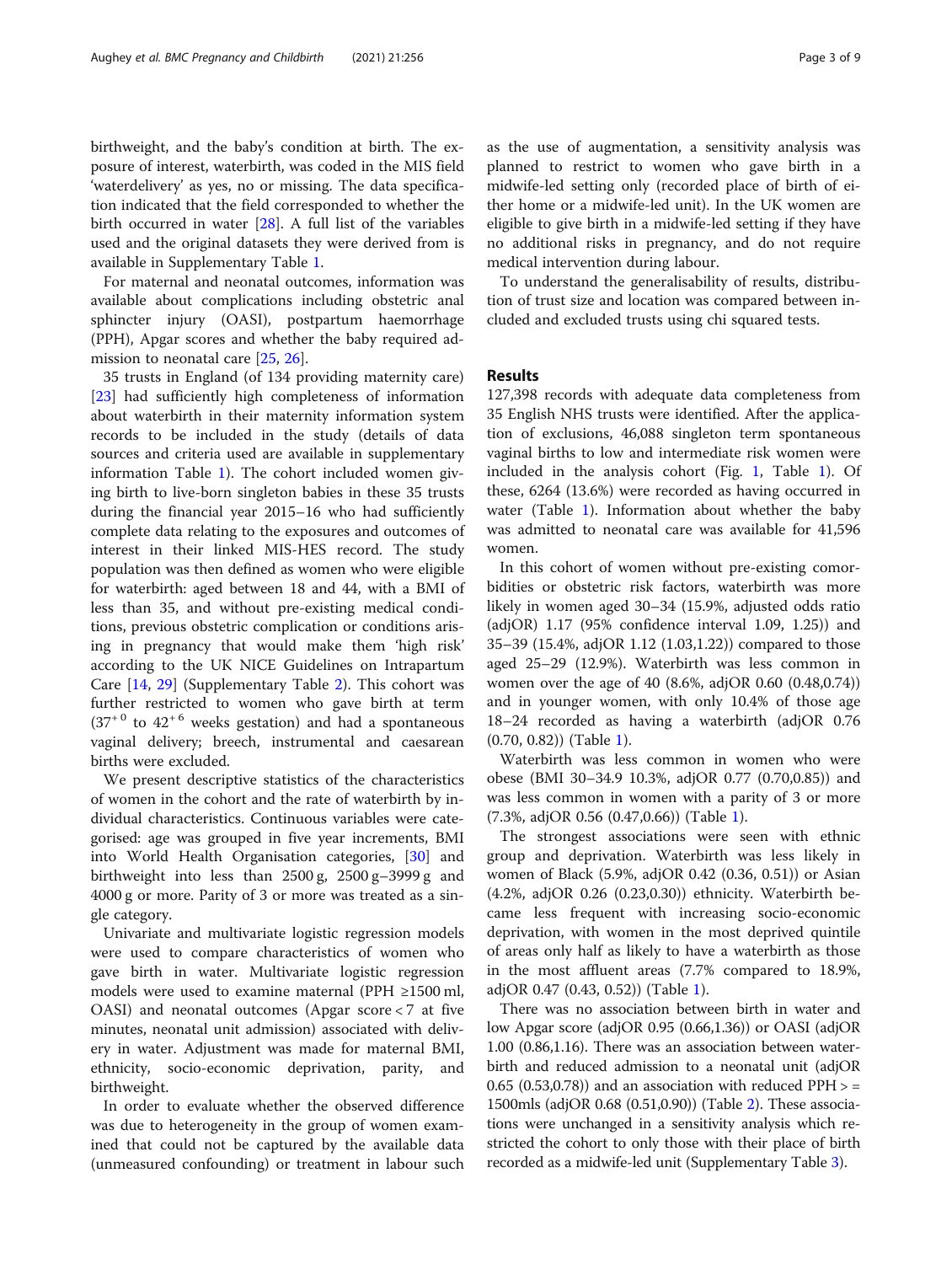<span id="page-3-0"></span>

A comparison of characteristics between trusts that were and were not included in the study demonstrated that included trusts were broadly representative of England as a whole in terms of size and location (Supplementary Table [4](#page-6-0)).

# **Discussion**

#### Summary of results

This study found that in this restricted cohort of women giving birth in England, 13.6% were recorded as having a waterbirth. Women of ethnic minority origin, younger women and women of more deprived socioeconomic status are less likely to give birth in water. For the mother, waterbirth was associated with reduced PPH and no association was shown between waterbirth and OASI. For the baby, there was no association between waterbirth and low Apgar score, and neonatal unit admission was less likely in the group born in water. This study therefore shows no association between waterbirth and these adverse outcomes for mother or baby.

# Comparison with other studies

This study found that increasing age, with the exception of women over 40 years old, is associated with increasing likelihood of waterbirth. This association is consistent

with a previous study finding that women under 25 are less likely to use water for analgesia during labour [\[8,](#page-7-0) [31](#page-7-0)].

In this cohort, socioeconomic deprivation was strongly associated with decreasing likelihood of giving birth in water. Women living in the most deprived postcode areas were less than half as likely to give birth in water as those in the least deprived group. An existing study similarly found that socioeconomically deprived women are less likely to labour in water [[31](#page-7-0)]. In our cohort, women of Black and Asian ethnic origin were substantially less likely to have a waterbirth than white women. This persisted even after adjustment for other factors such as birthweight and obesity which are associated with ethnicity. Recent studies from the USA also report ethnic differences between women who labour or give birth in water and women who do not [\[6,](#page-7-0) [9\]](#page-7-0).

Although it is possible that the reason for this discrepancy is that women in these groups laboured in water but left the pool prior to delivery, it is probable that these disparities reflect inequitable access to birthing pools in England. It may be that some groups of women are not aware that waterbirth is an option available to them, or that some groups are less empowered and therefore less able to advocate for their own preferences during labour and birth. This is supported by a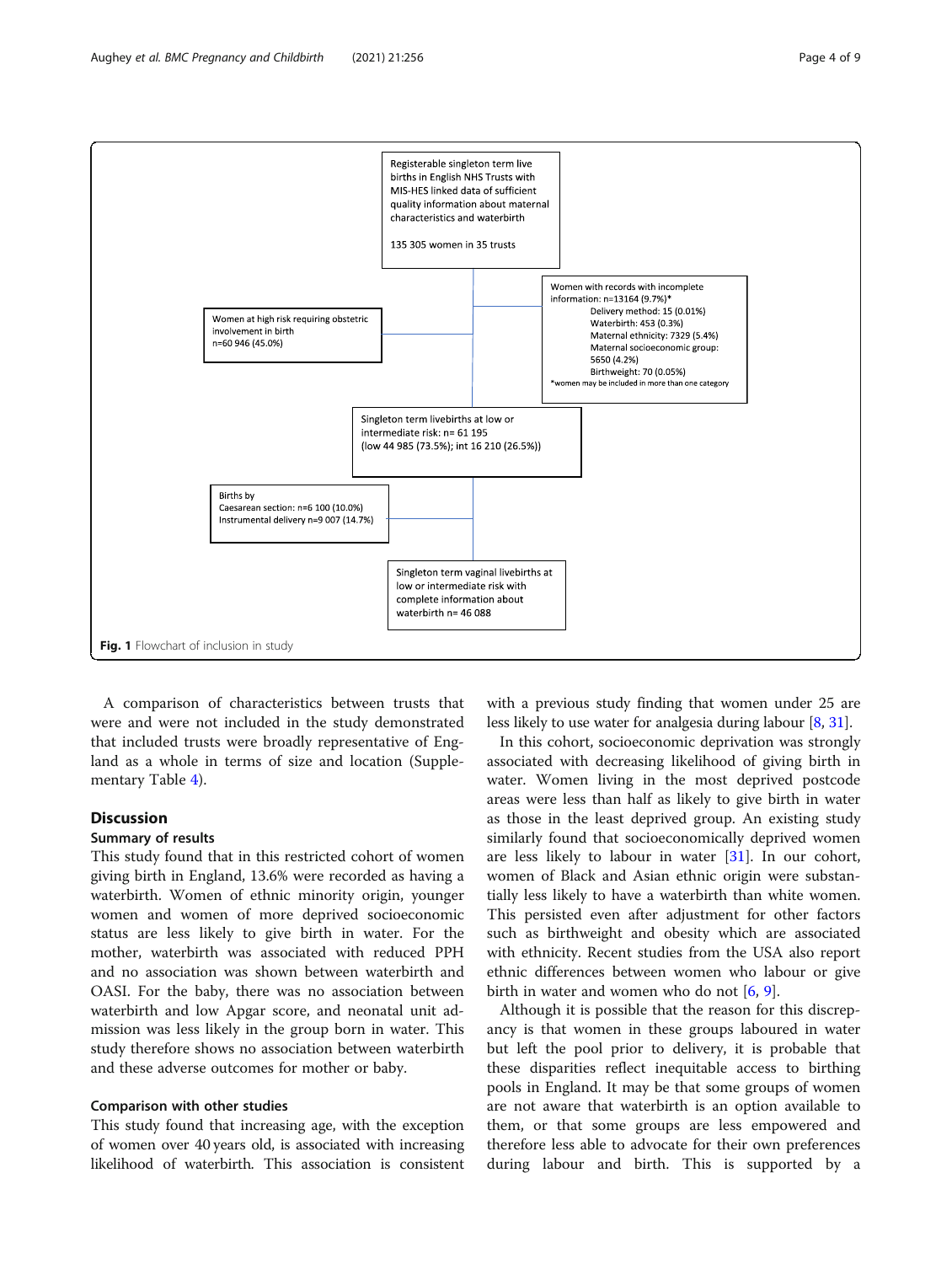| Characteristic          | group  | Number of women in Number of women who give<br>birth in water | Rate of birth in<br>water (%) | Crude OR<br>(95% CI)  | <b>Adjusted OR</b><br>(95% CI)      | p (Wald<br>test) |  |
|-------------------------|--------|---------------------------------------------------------------|-------------------------------|-----------------------|-------------------------------------|------------------|--|
| All women               | 46,088 | 6264                                                          | 13.6                          |                       |                                     |                  |  |
| Age                     |        |                                                               |                               |                       |                                     |                  |  |
| $18 - 24$               | 9569   | 993                                                           | 10.4                          | 0.78(0.72,0.85)       | 0.76 (0.70,0.82)                    | < 0.001          |  |
| $25 - 29$               | 13,810 | 1783                                                          | 12.9                          | Ref                   | Ref                                 |                  |  |
| $30 - 34$               | 14,359 | 2281                                                          | 15.9                          | 1.27 (1.19,1.36)      | 1.17 (1.09,1.25)                    |                  |  |
| $35 - 39$               | 7142   | 1103                                                          | 15.4                          | 1.23 (1.14,1.34)      | 1.12 (1.03,1.22)                    |                  |  |
| $40 - 44$               | 1208   | 104                                                           | 8.6                           | $0.64$ $(0.52, 0.78)$ | 0.60(0.48,0.74)                     |                  |  |
| Maternal BMI            |        |                                                               |                               |                       |                                     |                  |  |
| $18.5 - 24.9$           | 27,011 | 3890                                                          | 14.4                          | Ref                   | Ref                                 | < 0.001          |  |
| $25.0 - 29.9$           | 13,698 | 1818                                                          | 13.3                          | 0.91(0.86, 0.97)      | 0.98(0.92,1.04)                     |                  |  |
| $30 - 34.9$             | 5379   | 556                                                           | 10.3                          | 0.69(0.62,0.75)       | 0.77(0.70,0.85)                     |                  |  |
| Parity                  |        |                                                               |                               |                       |                                     |                  |  |
| $\mathbf 0$             | 17,206 | 2393                                                          | 13.9                          | Ref                   | Ref                                 |                  |  |
| $\mathbf{1}$            | 18,914 | 2835                                                          | 15.0                          | 1.09(1.03,1.16)       | 1.01 (0.95,1.08)                    |                  |  |
| $\overline{2}$          | 6691   | 798                                                           | 11.9                          | 0.84(0.77,0.91)       | 0.86 (0.79,0.94)                    |                  |  |
| $3+$                    | 3277   | 238                                                           | 7.3                           | 0.48(0.42, 0.56)      | 0.56 (0.47,0.66)                    |                  |  |
| Ethnicity               |        |                                                               |                               |                       |                                     |                  |  |
| White                   | 37,581 | 5793                                                          | 15.4                          | Ref                   | Ref                                 | < 0.001          |  |
| Black                   | 2339   | 139                                                           | 5.9                           | 0.35(0.29, 0.41)      | $0.42$ (0.35, 0.50)                 |                  |  |
| Asian                   | 4506   | 189                                                           | 4.2                           | 0.24(0.21, 0.28)      | 0.26(0.23,0.30)                     |                  |  |
| Other                   | 143    | 143                                                           | 8.6                           | 0.52(0.43,0.61)       | 0.56(0.47,0.66)                     |                  |  |
| Socioeconomic status    |        |                                                               |                               |                       |                                     |                  |  |
| Least<br>$deprived = 1$ | 9450   | 1787                                                          | 18.9                          | Ref                   | Ref                                 | < 0.001          |  |
| $\overline{2}$          | 7278   | 1180                                                          | 16.2                          | $0.83$ $(0.77, 0.90)$ | 0.89(0.82, 0.96)                    |                  |  |
| 3                       | 10,120 | 1448                                                          | 14.3                          | 0.72(0.66,<br>0.77)   | $0.81$ (0.75, 0.87)                 |                  |  |
| $\overline{4}$          | 10,049 | 1140                                                          | 11.3                          | 0.55(0.51, 0.59)      | $0.68$ $(0.62, 0.74)$               |                  |  |
| Most<br>$deprived = 5$  | 9191   | 709                                                           | 7.7                           | 0.36(0.33,0.39)       | 0.47(0.43, 0.52)                    |                  |  |
| Birthweight             |        |                                                               |                               |                       |                                     |                  |  |
| $< 2500$ g              | 594    | 15                                                            | 2.5                           | 0.17(0.10, 0.28)      | 0.19(0.11, 0.32)                    | < 0.001          |  |
| 2500-4000 g             | 40,204 | 5385                                                          | 13.4                          | Ref                   | Ref                                 |                  |  |
| >4000 g                 | 5290   | 864                                                           | 16.3                          |                       | $1.26(1.17,1.37)$ $1.12(1.03,1.21)$ |                  |  |

<span id="page-4-0"></span>Table 1 Rate of waterbirth according to maternal and obstetric risk factors

This table shows the rate of waterbirth in 46,088 women who had an unassisted vaginal birth in England in 2015/16 according to maternal and obstetric risk factors

secondary analysis of the Birthplace cohort study which found that it is not only women experiencing socioeconomic deprivation who are less likely to labour in water, but also those who do not speak fluent English and those who are unsupported by a partner [[31](#page-7-0)].

Obese women were found to be less likely to give birth in water. This finding is consistent with existing UK guidelines where women with a BMI of between 30 and 35 are not always offered care in a midwife-led setting [[14\]](#page-7-0). It has elsewhere been shown that, among women who intend to give birth in water, multiparous women are more likely to do so [\[32\]](#page-7-0). Our study, in which the group who did not give birth in water includes all lowrisk women who had a spontaneous vaginal birth, showed that women of higher parity are less likely to deliver in water. This may reflect individual preferences, lower request for analgesia or reduced time available to allow for waterbirth to occur.

Whilst some previous studies identify birth in water as an independent risk factor for OASI [[16](#page-7-0), [33\]](#page-7-0) and others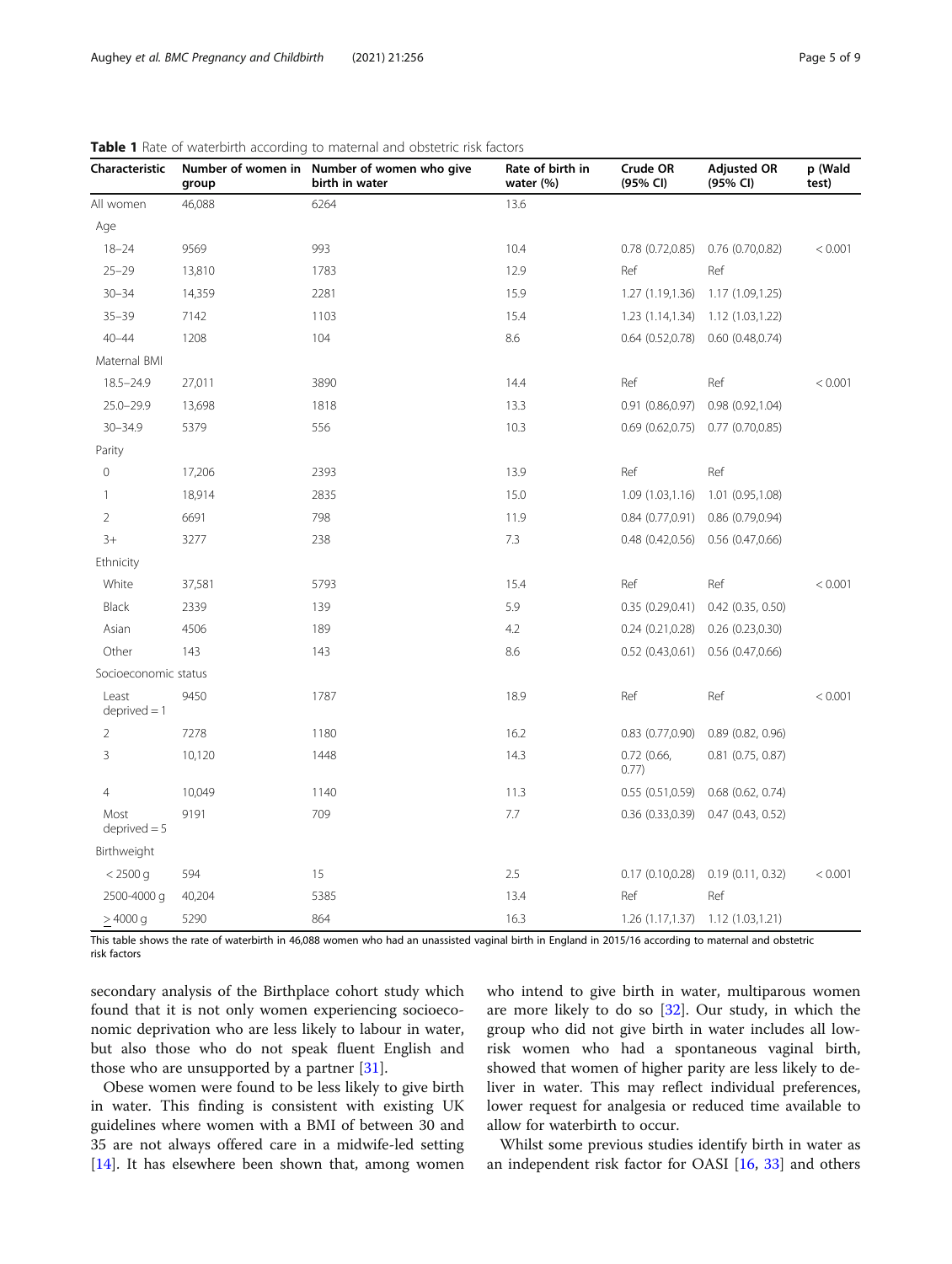<span id="page-5-0"></span>Table 2 Rates of complications among 46,088 women who had a spontaneous vaginal delivery in 2015–16

|                                                  | Number of women experiencing outcome (%) |                                                                    |                                                                 |                      | Adjusted <sup>a</sup> | p       |
|--------------------------------------------------|------------------------------------------|--------------------------------------------------------------------|-----------------------------------------------------------------|----------------------|-----------------------|---------|
|                                                  | among all women<br>$(n = 46,088)$        | among women recorded<br>as not having waterbirth<br>$(n = 39,824)$ | among women<br>recorded as having<br>waterbirth<br>$(n = 6284)$ | (95% CI)             | <b>OR</b><br>(95% CI) | value   |
| Maternal                                         |                                          |                                                                    |                                                                 |                      |                       |         |
| Obstetric anal sphincter injury                  | 1480 (3.21%)                             | 1259<br>(3.16%)                                                    | 221<br>(3.53%)                                                  | 1.12<br>(0.97, 1.30) | 1.00 (0.86,<br>1.16)  | 0.99    |
| Postpartum haemorrhage $>$ = 1500 ml 552 (1.20%) |                                          | 496<br>(1.25%)                                                     | 56<br>$(0.89\%)$                                                | 0.72(0.54,<br>0.94)  | 0.68(0.51,<br>0.90)   | 0.007   |
| Neonatal                                         |                                          |                                                                    |                                                                 |                      |                       |         |
| Apgar < 7 at 5 min of age                        | 270 (0.59%)                              | 234<br>$(0.59\%)$                                                  | 36<br>(0.57%)                                                   | 0.98(0.69.<br>1.39)  | 0.95(0.66)<br>1.36)   | 0.78    |
| Neonatal admission <sup>b</sup>                  | 1287 (3.09%)                             | 1168<br>(3.25%)                                                    | 119<br>$(2.11\%)$                                               | 0.64(0.53,<br>(0.78) | 0.65(0.53,<br>0.78)   | < 0.001 |

adjusted for factors described in Table 1

 $<sup>b</sup>$  in a restricted cohort of 4[1](#page-4-0),596 women for whom information about neonatal admission was available</sup>

suggest an association with an increased risk of more minor genital tract tears, [[1,](#page-7-0) [33](#page-7-0), [34\]](#page-7-0) the majority of the published literature reports either no association or a decreased incidence of severe perineal tears and episiotomy associated with birth in water [[1,](#page-7-0) [6](#page-7-0), [8](#page-7-0), [9](#page-7-0), [35](#page-7-0)–[37\]](#page-7-0). In agreement with this, our study found no evidence of increased incidence of OASI following waterbirth.

Waterbirth in this cohort was associated with a reduced risk of a PPH of 1500 ml or more. This is to be expected, since a number of existing studies have also found waterbirth to be equivalent if not superior to birth not in water in terms of association with PPH [[1,](#page-7-0) [35,](#page-7-0) [38\]](#page-8-0). However, this finding must be treated with some caution; although the finding was robust to a sensitivity analysis where the cohort was restricted to births that occurred in a midwife led setting and therefore without augmentation, we were unable to control for slow labour progress which is associated with PPH. Furthermore, there may be bias in the recording of PPH of 1500 ml or more, as quantifying blood loss in a birthing pool may be challenging. It is a strength of this study that we were able to adjust for parity and birthweight, both factors associated with OASI and PPH [[39](#page-8-0)–[41\]](#page-8-0).

Although the possibility of rare but serious adverse neonatal outcomes remains, the conclusion may be drawn from the existing published evidence that, for most neonatal outcomes, there is no evidence of any significant differences between birth in water and birth not in water [\[9](#page-7-0), [11](#page-7-0)–[13,](#page-7-0) [34,](#page-7-0) [37\]](#page-7-0). This large study found no association between birth in water and low Apgar scores and also that babies born underwater were less likely to be admitted to a neonatal unit, thereby adding to the body of evidence supporting the safety for the baby of delivery in water.

# Strengths and limitations

To our knowledge, this is the largest published study of births in water in the UK. Furthermore, since this study makes use of routinely collected data from an unselected population, the risk of selection bias is reduced. Included trusts were broadly representative in size and location of trusts throughout England. These results are, therefore, readily generalisable to the population in England.

For maternal and neonatal outcomes other than PPH, there is no evidence of a statistically significant association between water birth and adverse outcome. It is possible that this is because this study, although relatively large, is not large enough to detect smaller differences in adverse outcomes in women giving birth in water.

The central limitation is data quality and completeness. Data were only available for a minority of trusts in England; in others, the proportion of women for whom the field 'waterdelivery' was empty was too high to draw conclusions. Furthermore, no information was available about the women who labour in water but do not deliver in water. There is also uncertainty around the quality of recording of routine data relating to birth in water. We were not able to access paper clinical records and therefore no validation of this electronic data field has taken place. It is possible that a proportion of women who are recorded as having had a waterbirth may have spent time in a pool during labour, but not actually given birth in water.

This is an observational study and thus no conclusions about causation can be inferred from these results. Furthermore, there are likely to be unmeasured confounding factors that cannot be captured in this routinely collected dataset. This study attempts to limit these by restricting the cohort to women without risk factors requiring birth on an obstetric unit who gave birth by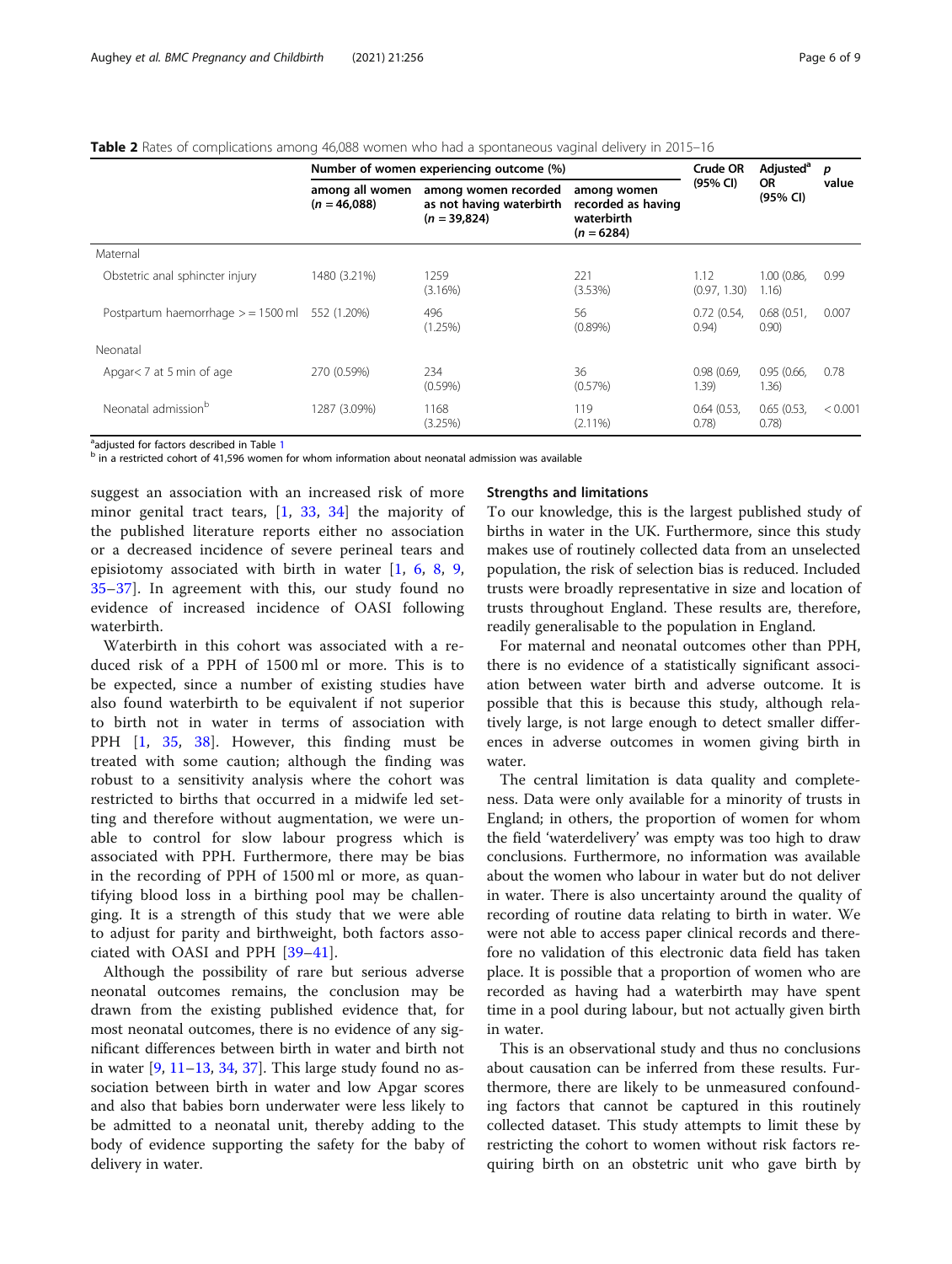<span id="page-6-0"></span>normal vaginal delivery and additionally through a sensitivity analysis including only women who gave birth in a midwife-led setting. However, even within this restricted cohort, it is likely that unmeasurable differences remain between women who delivered in water and those who did not.

# Conclusions

This large observational cohort study shows that, in this cohort of women without risk factors that would prompt the recommendation of birth in an obstetric unit, there was no association between waterbirth and the specific adverse maternal or neonatal outcomes investigated. This study therefore adds to the body of evidence that is available to support women in making decisions and healthcare professionals in offering advice about giving birth in water. There remains a need for further research to consider the safety and benefits of waterbirth for women with specific risk factors, such as those with an elevated BMI.

A key finding of this study is that women from socioeconomically deprived backgrounds and ethnic minorities are less likely to give birth in water. Crucially, this raises the possibility that access to waterbirth is not equally distributed between socioeconomic and ethnic groups in England. We suggest that qualitative research to explore the experiences of women from different ethnic and socioeconomic backgrounds should be a priority for future waterbirth research. Furthermore, healthcare providers should ensure that these groups of women are given relevant information and are empowered to make choices about where and how they give birth, including the use of waterbirth.

Improved recording of waterbirth in electronic datasets, both in terms of improved completeness of existing variables and the inclusion of additional information relating to the use of water in labour, will assist with future understanding of the epidemiology and associated risks of giving birth in water.

#### Abbreviations

NMPA: National Maternity and Perinatal AuditHESHospital Episode Statistics; PPH: Post-partum haemorrhage; OASI: Obstetric anal sphincter injury; MIS: Maternity Information System; NNRD: National Neonatal Research Database; RCOG: Royal College of Obstetricians and Gynaecologists; HQIP: Healthcare Quality Improvement Partnership; BMI: Body Mass Index; NICE: National Institute for Health and Care Excellence

## Supplementary Information

The online version contains supplementary material available at [https://doi.](https://doi.org/10.1186/s12884-021-03724-6) [org/10.1186/s12884-021-03724-6.](https://doi.org/10.1186/s12884-021-03724-6)

Additional file 1: Supplementary Information 1. Sources of information used in the data set and criteria for inclusion. A full list of the variables used and the original datasets they were derived from as well as the quality criteria required for inclusion.

Additional file 2: Supplementary Information 2. Table: Summary of NICE Guideline CG90: Intrapartum care for low risk pregnancies. A table summarising the NICE Guideline CG90 defining the characteristics associated with low, medium and high-risk pregnancies.

Additional file 3: Supplementary Information 3. Table. Sensitivity Analysis: Rates of complications of waterbirth in 30,993 low-risk women who gave birth in a midwife-led unit. A table displaying the results of a sensitivity analysis with a cohort restricted to women giving birth in a midwife lead setting.

Additional file 4: Supplementary Information 4. Table. Characteristics of included and excluded trusts. A table comparing size and geographical regions of included and excluded trusts.

#### Acknowledgements

Jan van der Meulen, Professor of Clinical Epidemiology, LSHTM.

#### Authors' contributions

TH and HA conceived the paper. DP, TH and JH contributed to the design of the work. HA and NM performed preliminary analyses. JJ performed the analysis with the support of IU. KF undertook the literature review. JJ and HA wrote the paper. All authors provided critical oversight. The authors read and approved the final manuscript.

#### Funding

The National Maternity and Perinatal Audit is commissioned by the Healthcare Quality Improvement Partnership (HQIP; [www.hqip.org.uk\)](http://www.hqip.org.uk) as part of the National Clinical Audit and Patient Outcomes Programme and funded by NHS England and the Scottish and Welsh Governments. Neither HQIP nor the funders had any involvement in designing the study; collecting, analysing, and interpreting the data; writing the report; or in making the decision to submit the article for publication.

#### Availability of data and materials

The data that support the findings of this study are held by NHS Digital (HES) and the RCOG (MIS) but restrictions apply to the availability of these data, which were used under license for the current study, and so are not publicly available. Data are however available from the authors upon reasonable request and with permission of NHS Digital and HQIP.

### **Declarations**

#### Ethics approval and consent to participate

For the data used in the is study, section 251 approval was granted by the Health Research Authority Confidentiality Advisory Group to process patient identifiable information without consent for the purposes of service evaluation (16/CAG/0058). This study was therefore exempt from ethical review by the National Health Service Health Research Authority.

#### Competing interests

We have no competing interests to declare.

#### Author details

<sup>1</sup>National Maternity and Perinatal Audit (NMPA), RCOG Centre for Quality Improvement and Clinical Audit, Royal College of Obstetricians and Gynaecologists, 10 -18 Union Street, London SE1 1SZ, UK. <sup>2</sup>University Hospitals Bristol NHS Foundation Trust, Bristol, UK.<sup>3</sup> Department of Health Service Research and Policy, London School of Hygiene and Tropical Medicine, London, UK. <sup>4</sup> Population Health Analytics, Cerner, London, UK.<br><sup>5</sup> Contre for Peproduction Research, De Mentfort University, Leicester, UK. <sup>5</sup> Centre for Reproduction Research, De Montfort University, Leicester, UK. <sup>6</sup>Royal Free London NHS foundation Trust, London, UK. <sup>7</sup>Specialty of Obstetrics, Gynaecology and Neonatology, Westmead Clinical School, University of Sydney, Sydney, Australia. <sup>8</sup> Faculty of Health and Life Sciences, De Montfort University, Leicester, UK.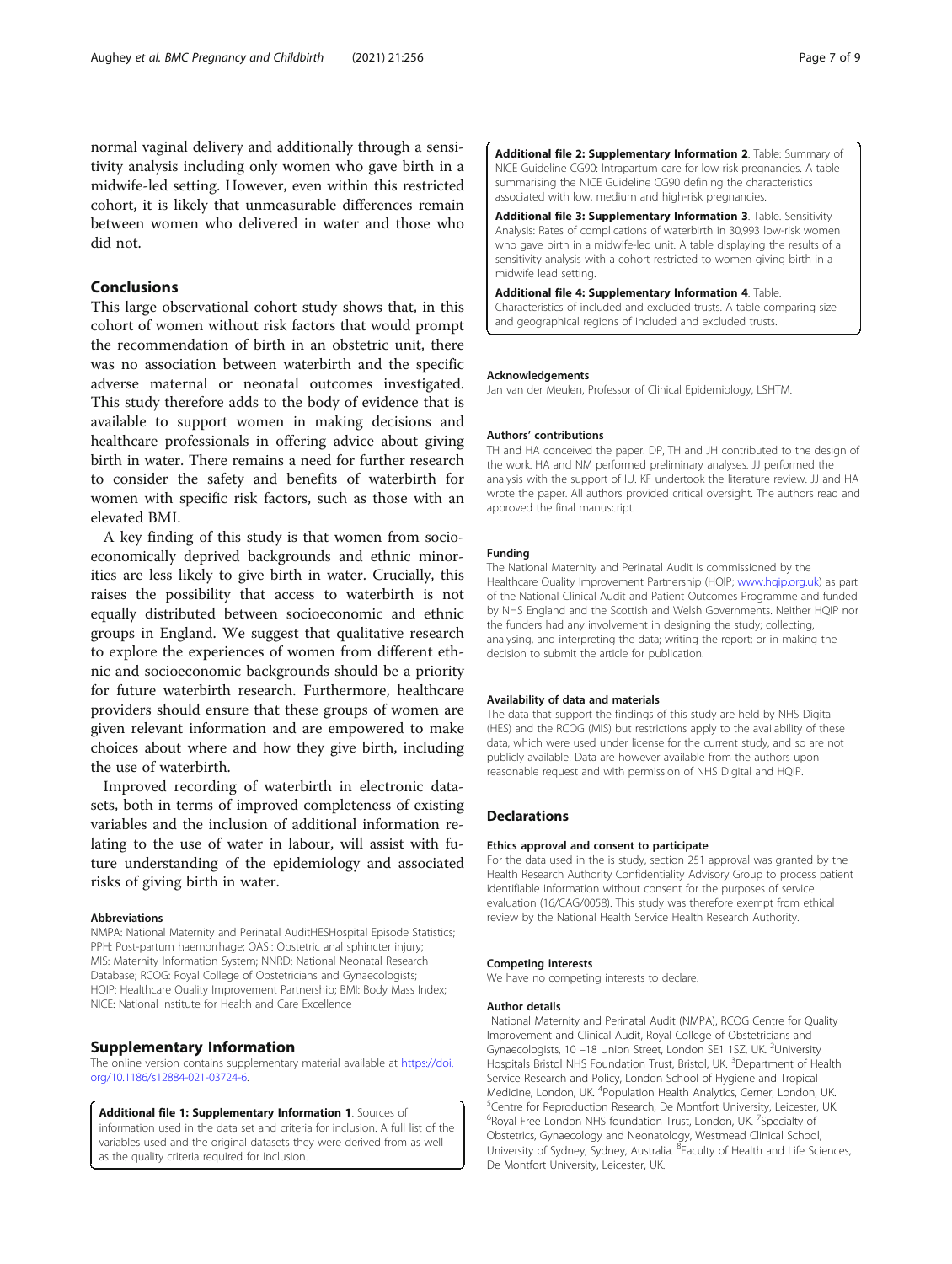# <span id="page-7-0"></span>Received: 7 October 2020 Accepted: 16 March 2021 Published online: 26 March 2021

#### References

- 1. Nutter E, Meyer S, Shaw-Battista J, Marowitz A. Waterbirth: an integrative analysis of peer-reviewed literature. J Midwifery Womens Health. 2014;59(3): 286–319. [https://doi.org/10.1111/jmwh.12194.](https://doi.org/10.1111/jmwh.12194)
- 2. Otigbah CM, Dhanjal MK, Harmsworth G, Chard T. A retrospective comparison of water births and conventional vaginal deliveries. Eur J Obstet Gynecol Reprod Biol. 2000;91(1):15–20. [https://doi.org/10.1016/S0301-211](https://doi.org/10.1016/S0301-2115(99)00238-9) [5\(99\)00238-9](https://doi.org/10.1016/S0301-2115(99)00238-9).
- 3. Ulfsdottir H, Saltvedt S, Georgsson S. Waterbirth in Sweden a comparative study. Acta Obstet Gynecol Scand. 2018;97(3):341–8. [https://doi.org/1](https://doi.org/10.1111/aogs.13286) [0.1111/aogs.13286](https://doi.org/10.1111/aogs.13286).
- Ulfsdottir H, Saltvedt S, Ekborn M, Georgsson S. Like an empowering microhome: a qualitative study of women's experience of giving birth in water. Midwifery. 2018;67:26–31. [https://doi.org/10.1016/j.midw.2018.09.004.](https://doi.org/10.1016/j.midw.2018.09.004)
- 5. Ulfsdottir H, Saltvedt S, Georgsson S. Women's experiences of waterbirth compared with conventional uncomplicated births. Midwifery. 2019;79: 102547. <https://doi.org/10.1016/j.midw.2019.102547>.
- 6. Neiman E, Austin E, Tan A, Anderson CM, Chipps E. Outcomes of Waterbirth in a US Hospital-based midwifery practice: a retrospective cohort study of water immersion during labor and birth. J Midwifery Womens Health. 2020; 65(2):216–23. <https://doi.org/10.1111/jmwh.13033>.
- 7. Cluett ER, Burns E, Cuthbert A. Immersion in water during labour and birth. Cochrane Database Syst Rev. 2018;5:CD000111.
- 8. Jacoby S, Becker G, Crawford S, Wilson RD. Water birth maternal and neonatal outcomes among midwifery clients in Alberta, Canada, from 2014 to 2017: a retrospective study. J Obstet Gynaecol Can. 2019;41(6):805–12. <https://doi.org/10.1016/j.jogc.2018.12.014>.
- Snapp C, Stapleton SR, Wright J, Niemczyk NA, Jolles D. The experience of land and water birth within the American Association of Birth Centers Perinatal Data Registry, 2012-2017. J Perinat Neonatal Nurs. 2020;34(1):16–26. <https://doi.org/10.1097/JPN.0000000000000450>.
- 10. Burns EE, Boulton MG, Cluett E, Cornelius VR, Smith LA. Characteristics, interventions, and outcomes of women who used a birthing pool: a prospective observational study. Birth. 2012;39(3):192–202. [https://doi.org/1](https://doi.org/10.1111/j.1523-536X.2012.00548.x) [0.1111/j.1523-536X.2012.00548.x](https://doi.org/10.1111/j.1523-536X.2012.00548.x).
- 11. Vanderlaan J, Hall PJ, Lewitt M. Neonatal outcomes with water birth: a systematic review and meta-analysis. Midwifery. 2018;59:27–38. [https://doi.](https://doi.org/10.1016/j.midw.2017.12.023) [org/10.1016/j.midw.2017.12.023](https://doi.org/10.1016/j.midw.2017.12.023).
- 12. Taylor H, Kleine I, Bewley S, Loucaides E, Sutcliffe A. Neonatal outcomes of waterbirth: a systematic review and meta-analysis. Arch Dis Child Fetal Neonatal Ed. 2016;101(4):F357–65. [https://doi.org/10.1136/archdischild-201](https://doi.org/10.1136/archdischild-2015-309600) [5-309600.](https://doi.org/10.1136/archdischild-2015-309600)
- 13. Davies R, Davis D, Pearce M, Wong N. The effect of waterbirth on neonatal mortality and morbidity: a systematic review and meta-analysis. JBI Database System Rev Implement Rep. 2015;13(10):180–231. [https://doi.org/1](https://doi.org/10.11124/jbisrir-2015-2105) [0.11124/jbisrir-2015-2105](https://doi.org/10.11124/jbisrir-2015-2105).
- 14. National Institute of Health and Care Excellence. Intrapartum care for healthy women and babies. NICE; 2017. [https://www.nice.org.uk/guidance/](https://www.nice.org.uk/guidance/cg190) [cg190](https://www.nice.org.uk/guidance/cg190) [Accessed 15/5/18].
- 15. Nguyen S, Kuschel C, Teele R, Spooner C. Water birth--a near-drowning experience. Pediatrics. 2002;110(2 Pt 1):411–3. [https://doi.org/10.1542/](https://doi.org/10.1542/peds.110.2.411) [peds.110.2.411.](https://doi.org/10.1542/peds.110.2.411)
- 16. Preston HL, Alfirevic Z, Fowler GE, Lane S. Does water birth affect the risk of obstetric anal sphincter injury? Development of a prognostic model. Int Urogynecol J. 2019;30(6):909–15. [https://doi.org/10.1007/s001](https://doi.org/10.1007/s00192-019-03879-z) [92-019-03879-z](https://doi.org/10.1007/s00192-019-03879-z).
- 17. Suto M, Takehara K, Misago C, Matsui M. Prevalence of Perineal lacerations in women giving birth at midwife-led birth centers in Japan: a retrospective descriptive study. J Midwifery Womens Health. 2015;60(4):419–27. [https://](https://doi.org/10.1111/jmwh.12324) [doi.org/10.1111/jmwh.12324.](https://doi.org/10.1111/jmwh.12324)
- 18. Papoutsis D, Antonakou A, Gornall A, Tzavara C. The incidence of and predictors for severe Perineal trauma and intact perineum in women having a Waterbirth in England: a hospital-based study. J Women's Health (Larchmt). 2020. <https://doi.org/10.1089/jwh.2019.8244>.
- 19. Sotiridou E, Mukhopadhyay S, Clarke P. Neonatal aspiration syndrome complicating a water birth. J Obstet Gynaecol. 2010;30(6):631–3. [https://doi.](https://doi.org/10.3109/01443615.2010.491569) [org/10.3109/01443615.2010.491569.](https://doi.org/10.3109/01443615.2010.491569)
- 20. Walker KF, Bugg GJ, Macpherson M, McCormick C, Grace N, Wildsmith C, Bradshaw L, Smith GCS, Thornton JG. Randomized trial of labor induction in women 35 years of age or older. N Engl J Med. 2016;374(9):813–22. [https://](https://doi.org/10.1056/NEJMoa1509117) [doi.org/10.1056/NEJMoa1509117.](https://doi.org/10.1056/NEJMoa1509117)
- 21. Sanders J. The POOL study: establishing the safety of waterbirth for mothers and babies [updated 15/06/2020. Research in progress]. [http://www.isrctn.](http://www.isrctn.com/ISRCTN13315580) [com/ISRCTN13315580](http://www.isrctn.com/ISRCTN13315580). [Accessed 13/01/21].
- 22. The Royal College of Midwives. Evidence Based Guidelines for Midwifery-Led Care in Labour; Immersion in Water for Labour and Birth. 2018. [https://](https://www.rcm.org.uk/media/2539/professionals-blue-top-guidance.pdf) [www.rcm.org.uk/media/2539/professionals-blue-top-guidance.pdf.](https://www.rcm.org.uk/media/2539/professionals-blue-top-guidance.pdf) [Accessed 7/10/20].
- 23. Blotkamp A. National Maternity and perinatal Audit: Organisational report 2019. London: NMPA; 2019. <https://maternityaudit.org.uk/pages/reports> [Accessed 7/10/20]
- 24. The Care Quality Commission. 2019 Survey of women's experiences of maternity care. In: NHS, editor. Statistical release. England: CQC NHS; 2019. p. 32. [https://www.cqc.org.uk/sites/default/files/20200128\\_mat19\\_statistica](https://www.cqc.org.uk/sites/default/files/20200128_mat19_statisticalrelease.pdf) [lrelease.pdf.](https://www.cqc.org.uk/sites/default/files/20200128_mat19_statisticalrelease.pdf) Accessed 13 Mar 2021.
- 25. NMPA Project Team. National Maternity and Perinatal Audit: Clinical Report 2019. Based on births in NHS maternity services between 1 April 2016 and 31 March 2017. London: RCOG; 2019. [https://maternityaudit.org.uk/](https://maternityaudit.org.uk/FilesUploaded/NMPA%20Clinical%20Report%202019.pdf) [FilesUploaded/NMPA%20Clinical%20Report%202019.pdf](https://maternityaudit.org.uk/FilesUploaded/NMPA%20Clinical%20Report%202019.pdf). [Accessed 23/3/21].
- 26. Aughey H. Technical report: linking the National Maternity and perinatal Audit data set to the National Neonatal Research Database for 2015/16. London; 2019. [https://maternityaudit.org.uk/FilesUploaded/NMPA%20Mea](https://maternityaudit.org.uk/FilesUploaded/NMPA%20Measures%20Technical%20Specification%202016-17.pdf) [sures%20Technical%20Specification%202016-17.pdf](https://maternityaudit.org.uk/FilesUploaded/NMPA%20Measures%20Technical%20Specification%202016-17.pdf). [Accessed 01/07/2020].
- 27. Department for Communities and Local Government. The English Index of Multiple Deprivation (IMD) 2015 – Guidance. Gov.uk; 2015. [https://assets.](https://assets.publishing.service.gov.uk/government/uploads/system/uploads/attachment_data/file/464430/English_Index_of_Multiple_Deprivation_2015_-_Guidance.pdf) [publishing.service.gov.uk/government/uploads/system/uploads/attachment\\_](https://assets.publishing.service.gov.uk/government/uploads/system/uploads/attachment_data/file/464430/English_Index_of_Multiple_Deprivation_2015_-_Guidance.pdf) [data/file/464430/English\\_Index\\_of\\_Multiple\\_Deprivation\\_2015\\_-\\_Guidance.](https://assets.publishing.service.gov.uk/government/uploads/system/uploads/attachment_data/file/464430/English_Index_of_Multiple_Deprivation_2015_-_Guidance.pdf) [pdf](https://assets.publishing.service.gov.uk/government/uploads/system/uploads/attachment_data/file/464430/English_Index_of_Multiple_Deprivation_2015_-_Guidance.pdf) [Accessed 01/07/2020].
- 28. National Maternity and Perinatal Audit. NMPA measures technical specification relating to births in 2016–17. London: NMPA; 2017. [https://ma](https://maternityaudit.org.uk/FilesUploaded/NMPA%20Measures%20Technical%20Specification%202016-17.pdf) [ternityaudit.org.uk/FilesUploaded/NMPA%20Measures%20Technical%2](https://maternityaudit.org.uk/FilesUploaded/NMPA%20Measures%20Technical%20Specification%202016-17.pdf) [0Specification%202016-17.pdf](https://maternityaudit.org.uk/FilesUploaded/NMPA%20Measures%20Technical%20Specification%202016-17.pdf)]. [Accessed 01/07/2020]
- Jardine J, Blotkamp A, Gurol-Urganci I, Knight H, Harris T, Hawdon J, et al. Risk of complicated birth at term in nulliparous and multiparous women using routinely collected maternity data in England: cohort study. BMJ. 2020;371:m3377. [https://doi.org/10.1136/bmj.m3377.](https://doi.org/10.1136/bmj.m3377)
- 30. World Health Organisation. Preterm Birth: WHO; 2018 [https://www.who.int/](https://www.who.int/news-room/fact-sheets/detail/preterm-birth) [news-room/fact-sheets/detail/preterm-birth.](https://www.who.int/news-room/fact-sheets/detail/preterm-birth) [Accessed 01/07/2020].
- 31. Lukasse M, Rowe R, Townend J, Knight M, Hollowell J. Immersion in water for pain relief and the risk of intrapartum transfer among low risk nulliparous women: secondary analysis of the birthplace national prospective cohort study. BMC Pregnancy Childbirth. 2014;14(1):60. [https://](https://doi.org/10.1186/1471-2393-14-60) [doi.org/10.1186/1471-2393-14-60.](https://doi.org/10.1186/1471-2393-14-60)
- 32. Sidebottom AC, Vacquier M, Simon K, Fontaine P, Dahlgren-Roemmich D, Hyer B, Jackson J, Steinbring S, Wunderlich W, Saul L. Who gives birth in the water? A retrospective cohort study of intended versus completed Waterbirths. J Midwifery Womens Health. 2019;64(4):403–9. [https://doi.org/1](https://doi.org/10.1111/jmwh.12961) [0.1111/jmwh.12961.](https://doi.org/10.1111/jmwh.12961)
- 33. Bovbjerg ML, Cheyney M, Everson C. Maternal and newborn outcomes following Waterbirth: The midwives Alliance of North America statistics project, 2004 to 2009 cohort. J Midwifery Womens Health. 2016;61(1):11–20. <https://doi.org/10.1111/jmwh.12394>.
- 34. Zanetti-Dällenbach R, Lapaire O, Maertens A, Holzgreve W, Hösli I. Water birth, more than a trendy alternative: a prospective, observational study. Arch Gynecol Obstet. 2006;274(6):355–65. [https://doi.org/10.1007/s00404-](https://doi.org/10.1007/s00404-006-0208-1) [006-0208-1](https://doi.org/10.1007/s00404-006-0208-1).
- 35. Dahlen HG, Dowling H, Tracy M, Schmied V, Tracy S. Maternal and perinatal outcomes amongst low risk women giving birth in water compared to six birth positions on land. A descriptive cross sectional study in a birth Centre over 12 years. Midwifery. 2013;29(7):759–64. [https://doi.org/10.1016/j.midw.2](https://doi.org/10.1016/j.midw.2012.07.002) [012.07.002](https://doi.org/10.1016/j.midw.2012.07.002).
- Burns E, Price L, Carpenter J, Smith L. Predictors of obstetric anal sphincter injury during waterbirth: a secondary analysis of a prospective observational study. Int Urogynecol J. 2020;31(3):651–6. [https://doi.org/10.1007/s00192-01](https://doi.org/10.1007/s00192-019-04167-6) [9-04167-6.](https://doi.org/10.1007/s00192-019-04167-6)
- 37. Hodgson ZG, Comfort LR, Albert AAY. Water birth and perinatal outcomes in British Columbia: a retrospective cohort study. J Obstet Gynaecol Can. 2020;42(2):150–5. [https://doi.org/10.1016/j.jogc.2019.07.007.](https://doi.org/10.1016/j.jogc.2019.07.007)